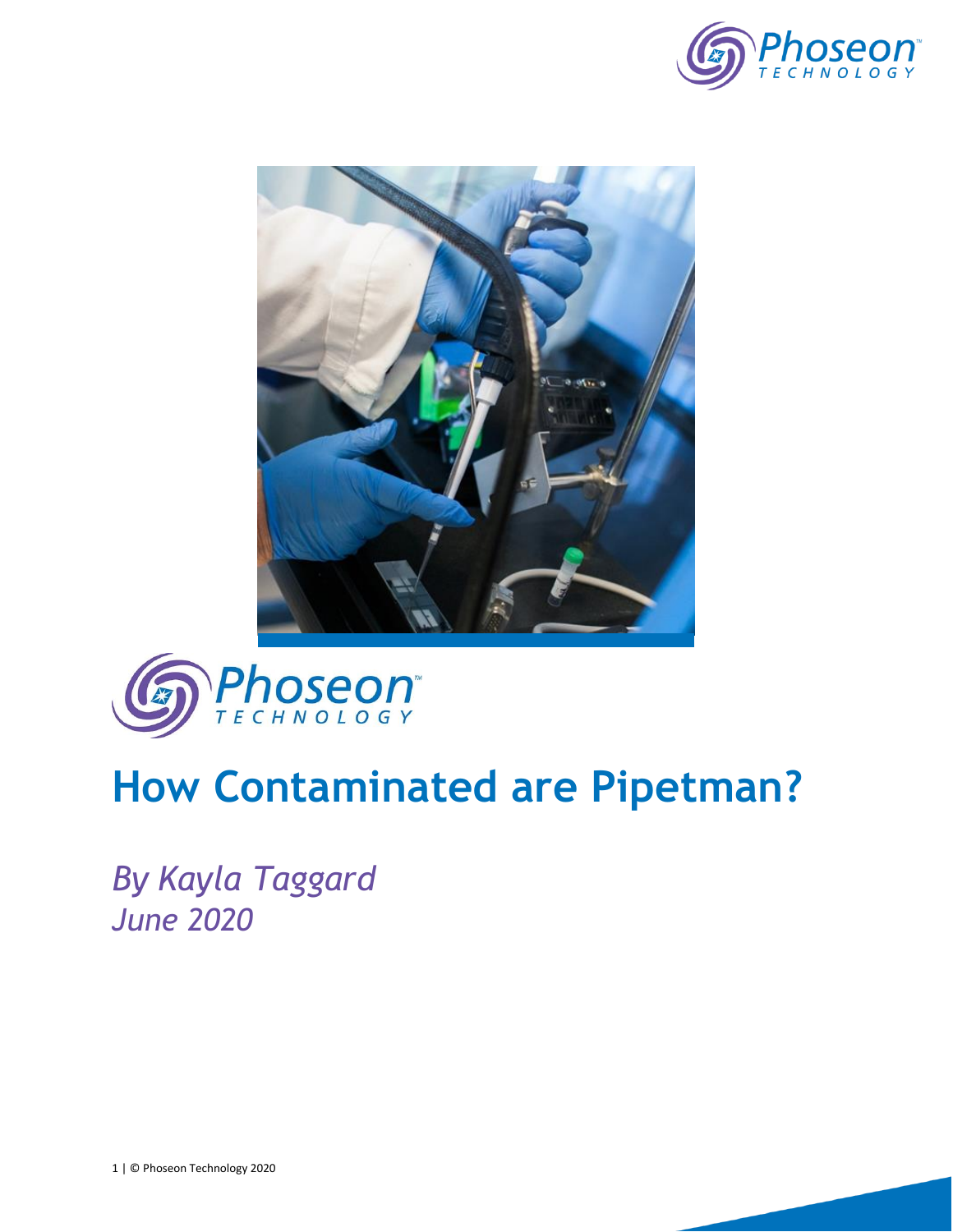

Previous research has shown that KeyPro<sup>TM</sup> (Phoseon Technology) rapidly and reliably decontaminates laboratory pipetman (1, 2). The unanswered question is, *how necessary* is this decontamination? As such, we set out to quantify the level of contamination residing on pipetman and the effectiveness of two of the most common preventative measures.

Experience tells us that clean pipettes are paramount to reliable results. Maintaining sample purity and preventing cross-contamination is expected in any molecular biology lab. Unfortunately, experience also tells us that contaminants such as viruses, nucleic acids, bacteria and more can come from the most unlikely of places. In order to determine how unlikely those places are and what the true contamination burden is we completed a three-group test.

Previous research has shown that KeyPro™ (Phoseon Technology) rapidly & reliably decontaminates laboratory pipetman The unanswered question is, how necessary is this decontamination?



The first group examined a pipette which was left on an open benchtop and used for every-day laboratory activities without being cleaned. Sampling six locations on this benchtop pipette (three on the blue handle and three on the white shaft) we found that four showed contamination, with RFUs of these samples ranging from 65 to 825 (see Figure 1). Thus quantifying what has been institutionally known in almost any microbiology lab: your pipetman are not clean. Another notable result was the identity of the most contaminated sample, the blue handle sample C (see Figure 1C). Taken from the ejector button of the blue handle, this sample was highly contaminated in comparison to the rest of the group. Suggesting that not only are benchtop pipetman contaminated, but also where that contamination is likely to be concentrated. Armed with the knowledge of how contaminated pipetman can become we next set out to determine the effectiveness of two common treatment methods, chemical cleaning and protection in an RNase-free hood.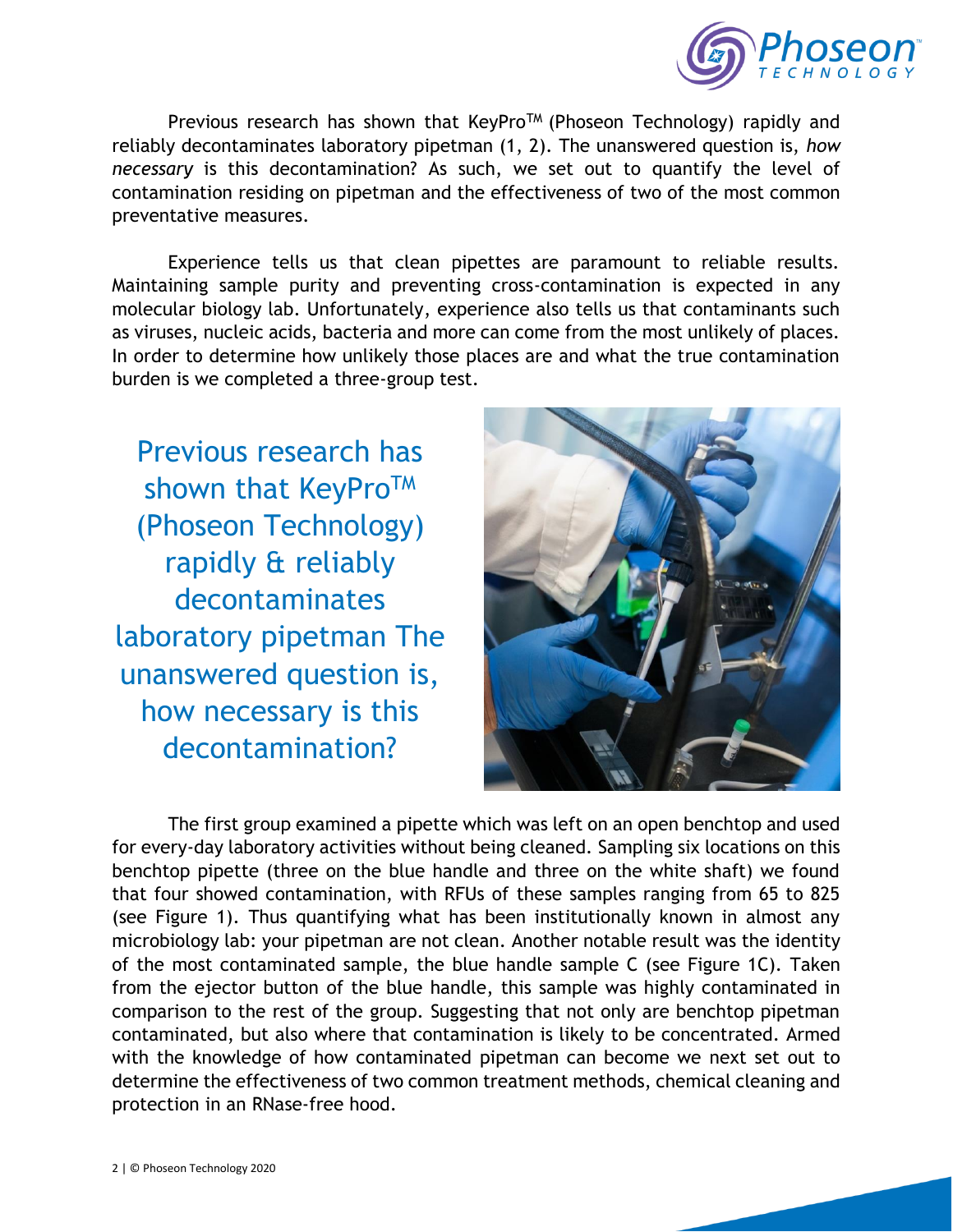

To test the effectiveness of an RNase decontamination solution we spotted a clean pipette with 1uL samples of 0.02u/mL RNaseA, allowed the samples to dry, then cleaned with the spray. Immediate re-suspension after cleaning revealed that while the solution did indeed eliminate RNase contamination as expected (see Figure 1) it was also subject to human error. The one sample showing contamination, sample 3A of the white shaft (see Figure 1B), implicates errors in wiping technique when using the spray. Showing that chemical decontamination is effective but fallible. Our last treatment group adds to this finding and hints that even without human error it is still possible for equipment to become contaminated.

For the last treatment group we tested a pipette that had been previously wellcleaned into the RNase-free hood and remained there for multiple days. Here we see sample 2A of the handle (Figure 1C) showing an RFU of 438. This significant level of contamination could potentially be a result of the aforementioned human error in chemically cleaning pipettes. Or, more ominously, it might also indicate fallibility of



## **Figure 1: Contamination on Blue Handle and White Shaft in the Three Treatment Groups**

This figure compares the level of contamination (in RFUs) present on the blue handles and white shafts of pipetman in three different treatment groups. Samples were re-suspended in nuclease free water and read in a Gemini XPS fluorimeter using IDT reagents. Data represented here is the last reading from the Gemini for each sample (or an average of the last readings for the three handle and shaft positive controls). Red columns represent contamination (significantly above negative control) and green columns represent no contamination (samples that are statistically within the negative control). The statistical cutoff for contamination was 60 RFUs.

Treatment Groups were as follows:<br>1. Benchtop: A pipetman

- 1. Benchtop: A pipetman that has been sitting on a common laboratory benchtop and used without being regularly cleaned.
- 2. RNase-free Hood: Pipetman that was cleaned into the RNase-free hood (using homemade RNase & Plastics spray) and has been used regularly but not re-cleaned since.
- 3. RNase Solution: Pipetman tested immediately after being manually cleaned with an RNase decontamination solution.